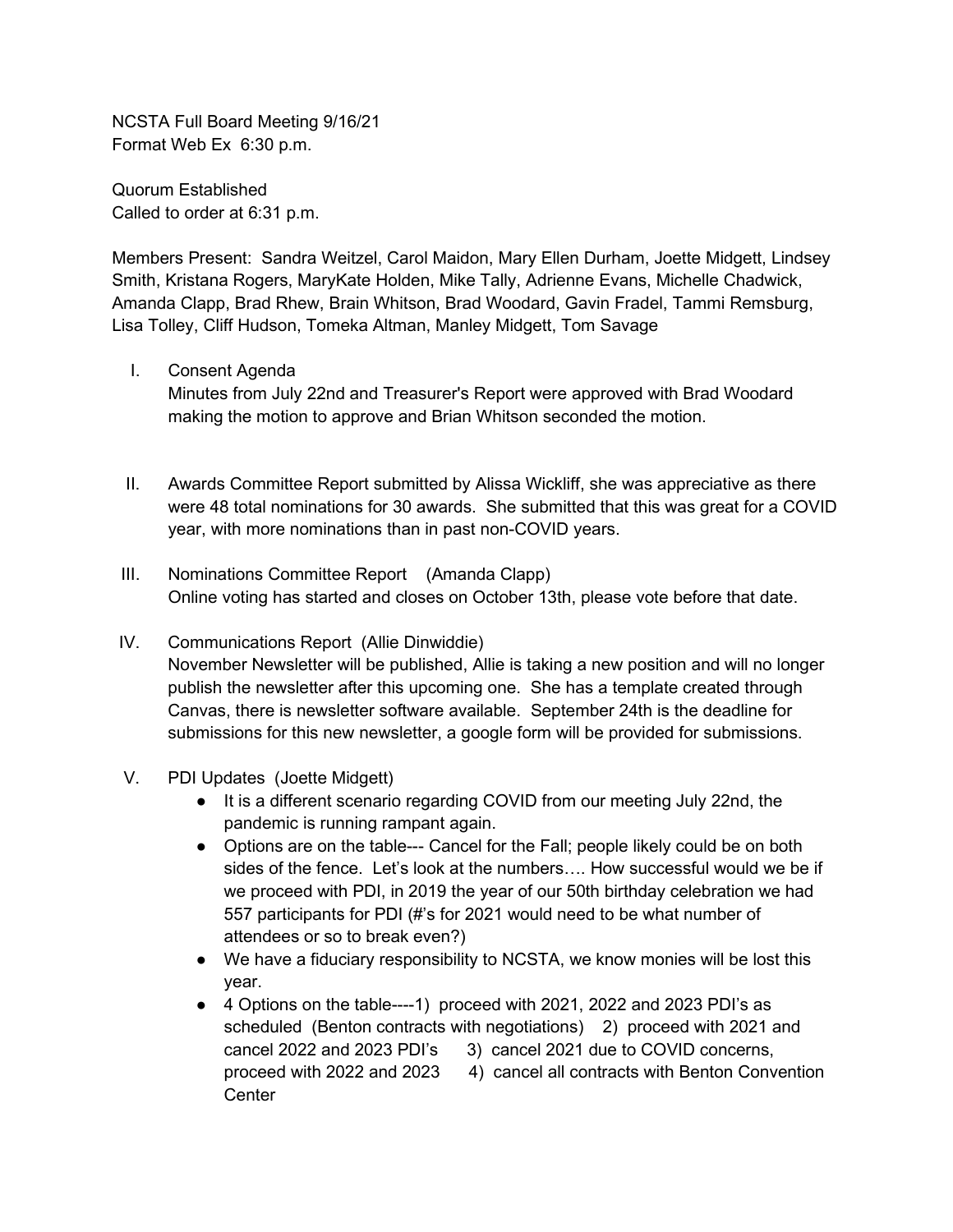- For 2021, we would need to have 500 attendees to break even, keep in mind with a non-COVID year (2019) we had 557.
- There are 2 contracts, one with Benton Convention Center for space and food and the other with Marriott for room nights.
- We made a \$14,000 profit in 2019
- Joette provided some numbers for us based off of the \$150 registration fee; if we had 500 attendees we would break even and have to pay \$12,114, if we had 457 attendees the amount of pay would be \$21,156, at 357 attendees the loss would be 42,312, at 257 attendees, we would have to pay \$63,468 and with 157 attendees we would have to pay \$84,624 (this 157 attendees would include basically the board and presenters)
- With the above scenarios it could be we would not have monies to pay Benton and have to dip into savings a great deal.
- Option 2---proceed with 2021 and cancel the remaining 2 years; until November 1st the cancellation fee would be \$18,306.25, (25% of the fee would go up after that date)
- Option 3---cancel 2021 and hold the the PDI in 2022 and 2023, Manley is in the process of negotiating with Benton for getting out of the contract \$18,000 for space and \$10,000 for food, quite a figure for the Marriott rooms, we would be talking between \$79,000-\$80,000
- Today it is a possibility of 30% of this or a small penalty to sign for one more year. Floyd, Benton's negotiator did not give specific details
- \$21,292 penalty to call off the 2021 PDI would not be too bad, there is a \$21,279 negotiating fee overall total would be out \$42,571
- Question was asked could we keep the Burroughs-Wellcome monies and apply it to the next year
- This \$42,212 is based off of 357 PDI attendees, anything less we lose money by having the conference (the loss would be greater by having the PDI)
- Option 4 the cost to cancel would be \$46,987
- Manley reminded all that we are not taking in any revenue, need to keep penalty as low as possible
- What is the thinking of the board members present tonight?
- Tomika mentioned their is a shortage of teachers and hard job right now of securing substitutes
- Registration to date is 75, in 2019 we had 129 total registrations to this point
- Joette did not push for a September 15th hard deadline due to the pandemic crisis
- The Math conference has been cancelled at Benton for the week after us
- The PE folks were to have there conference the first week of October and have since cancelled, pressure was put on the Winston-Salem city by these groups
- 4-5 presenters have cancelled for us so far and 2 vendors
- If we make the decision to cancel, we need to spend time talking about a virtual PDI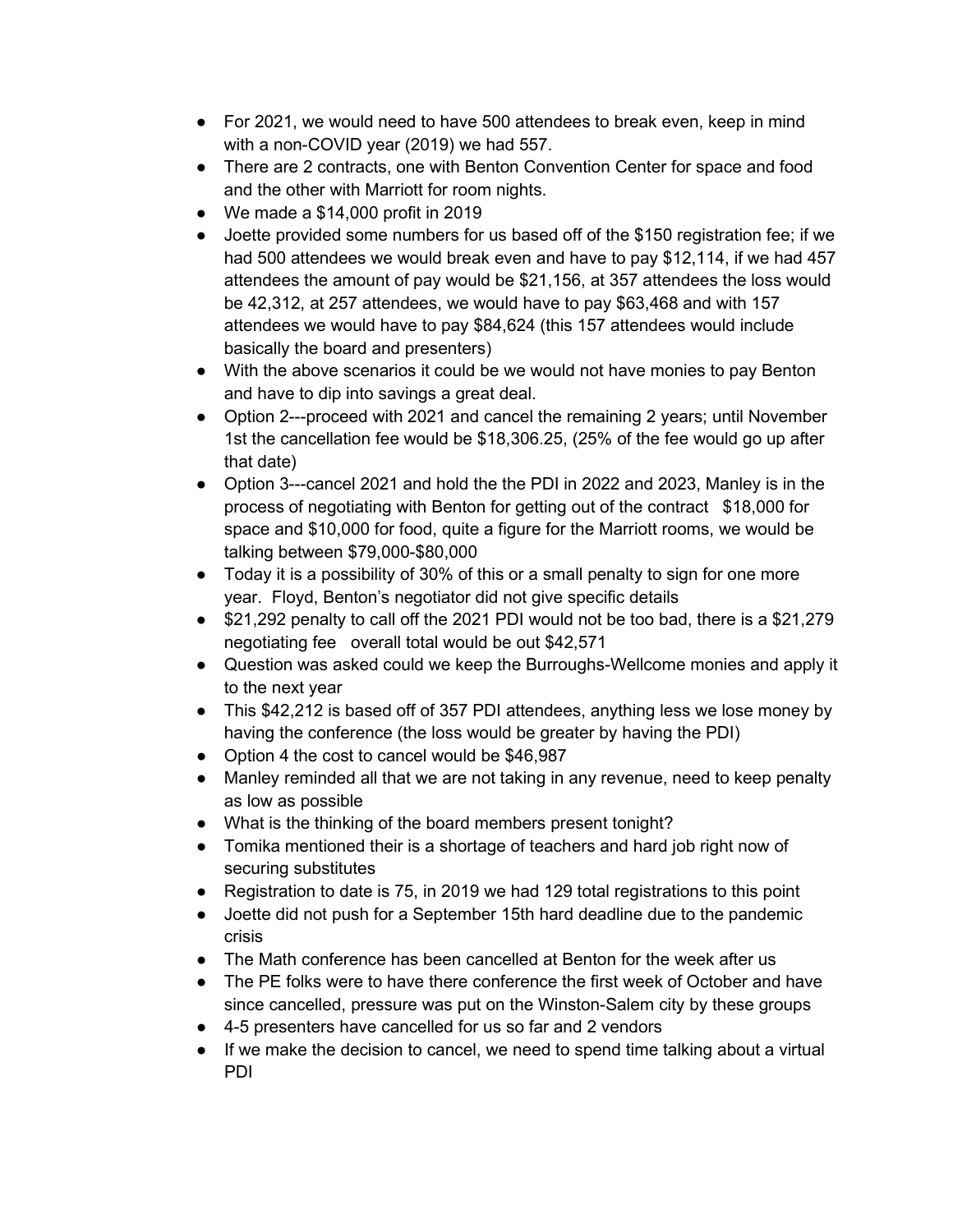- The virtual PD's that were offered in Fall 2020 and the Spring 2021 were well attended and generated much needed revenue
- We need to honor our members with virtual options whether a full or half week in the spring
- It would not be possible to keep the same dates with a Virtual PDI as it takes much planning
- Joette has been working since February: vendor, presenters, registrants, etc. 12 concurrent sessions Zoom would incur excess funds and a person for each room)
- Hopefully our presenters that have been chosen would offer to be virtual instead of face-to-face
- During the school day teachers cannot be participating in Zoom
- We would have to adapt from Thursday-Friday to do a Friday-Saturday.
- We need everyone's input to address the needs of our membership.
- We need as much money as we can from our vendors with a virtual conference on the table
- Laura Lowder asked about the ethics of having the PDI: asking about vaccinations, comfort level, the spread of people in gathering AND personal reasons where medically fragile family members have not ventured out and have been isolating themselves with little social interaction during the pandemic period. We need google form surveys to gauge the interest of our members for a virtual type PDI.
- If we had the conference it would be bringing a possible super-spreader event from many in isolation the past 18 months
- There have been many breakthrough cases among vaccinated people
- Carrie Jones emailed about her feeling strongly that we would be losing our members without another face-to-face meeting
- Our membership numbers were kept up by the PD online offerings last year and the first part of this year
- We are currently at 500 members across the state, membership can get to a high of 700 typically after a PDI, we got renewing members from the online PD's
- We would need time to market a virtual PD, we would need Zoom accounts to set up these sessions
- Options 5 straight days from 5-6 in the evening or 4-7 in the evening; we need to think of creative ways to get this done
- We need to decide one of 2 things......(1) cancel or not cancel (2) not ready to make a call, everyone's voice needs to be heard
- The longer we have waited, the better the deal has gotten
- We might could get an offer down to \$5-10,000 possibly
- Rationale to cancel: lack of substitutes, professional development has been cancelled across the state, systems not letting teachers travel, mask mandates
- Sandra called for a motion
- Carol asked for the board voting members to take a poll informally for their decision about cancelling this year's PDI (All said no, unanimous vote).